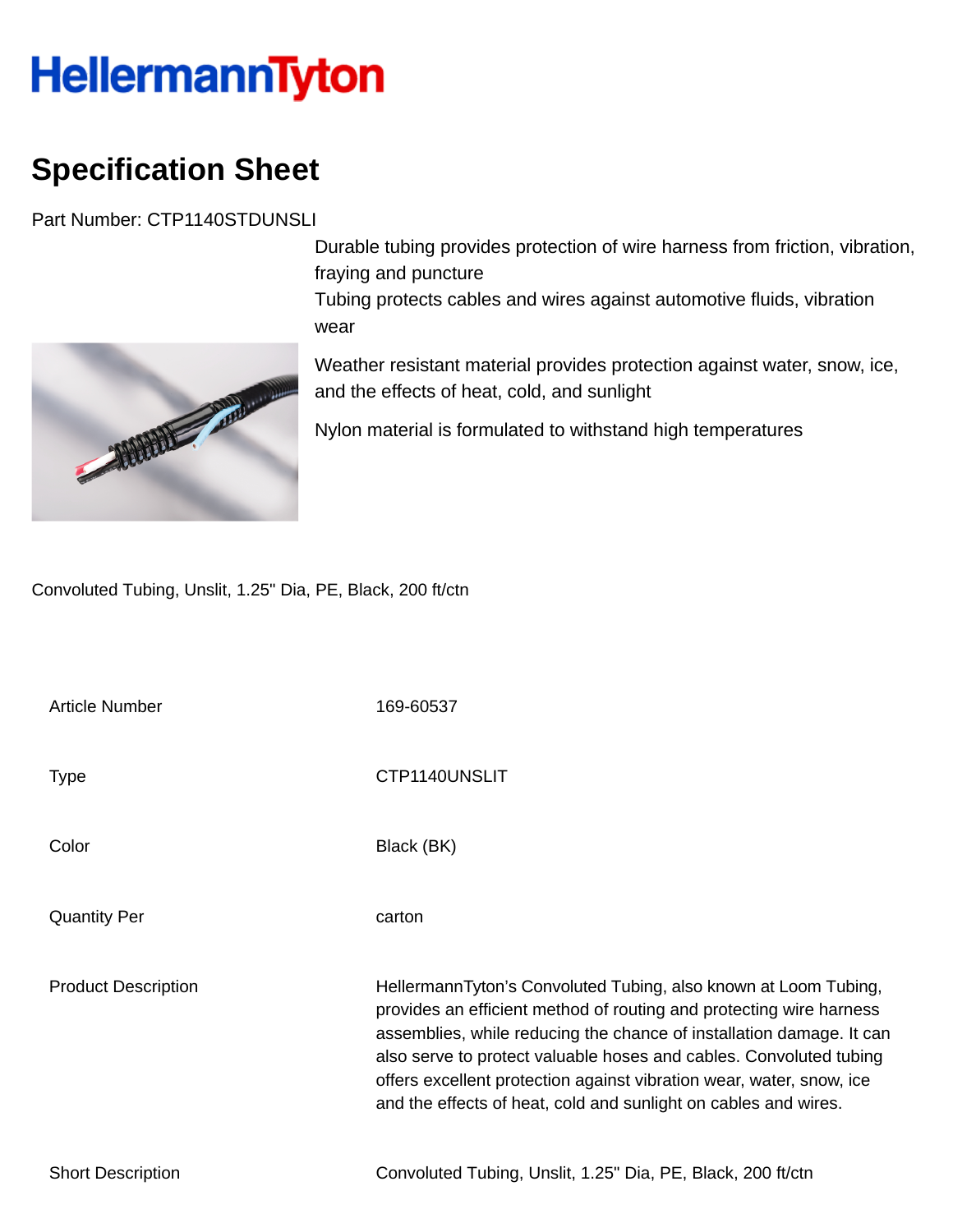| Length L (Imperial)            | 100.0  |
|--------------------------------|--------|
| Length L (Metric)              | 30.5   |
| Variant                        | Unslit |
| Inner Diameter D (Imperial)    | 1.257  |
| Inner Diameter D (Metric)      | 31.93  |
| Diameter D (Imperial)          | 1.50   |
| Diameter D (Metric)            | 38.10  |
| Outside Diameter OD (Imperial) | 1.50   |
| Outside Diameter OD (Metric)   | 38.10  |
| Nominal Diameter (Imperial)    | 1.25   |
| Nominal Diameter (Metric)      | 31.75  |
| Wall Thickness WT (Imperial)   | 0.006  |
| Wall Thickness WT (Metric)     | 0.152  |